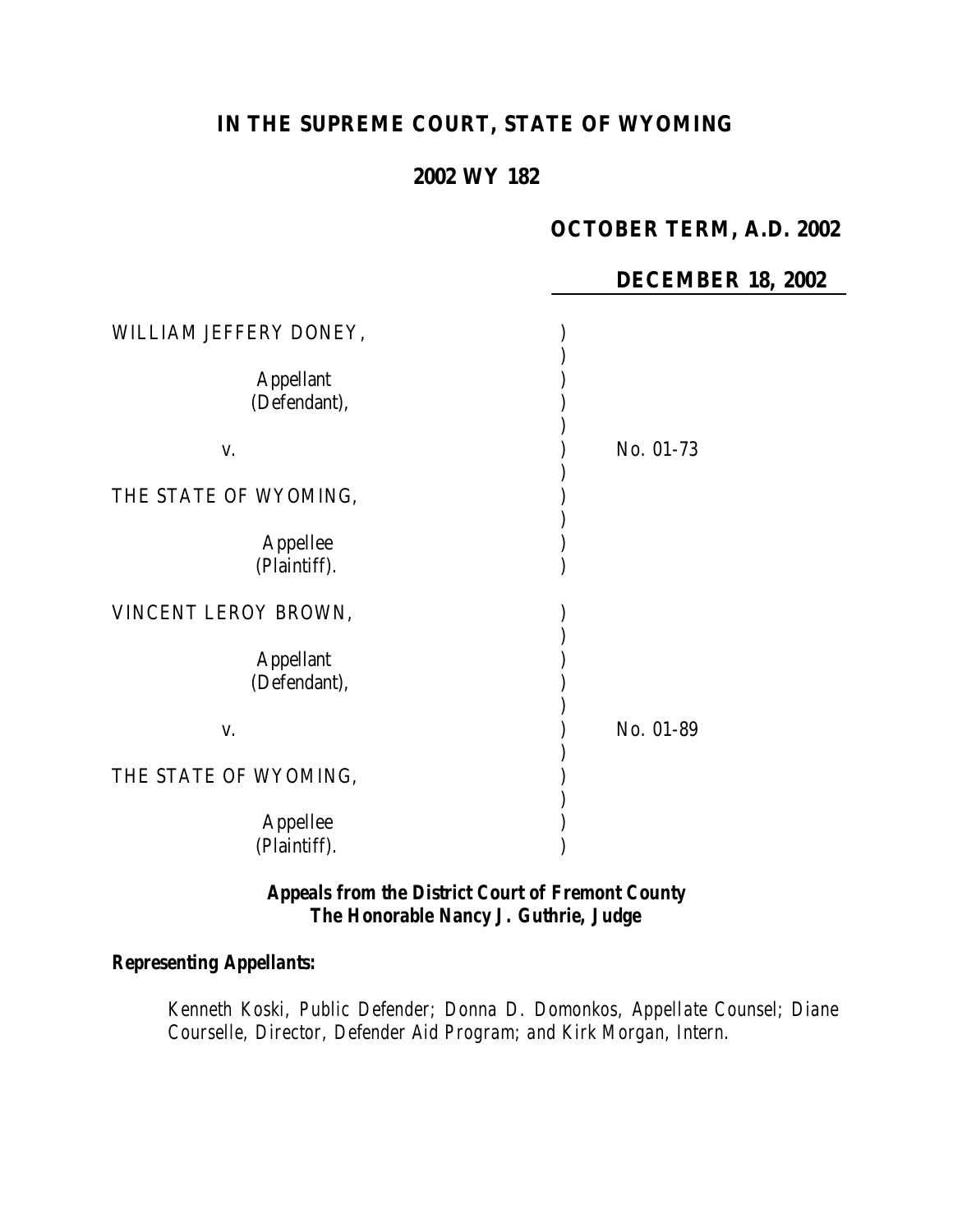#### *Representing Appellee:*

*Hoke MacMillan, Attorney General; Paul S. Rehurek, Deputy Attorney General; D. Michael Pauling, Senior Assistant Attorney General; Theodore E. Lauer, Director, Prosecution Assistance Program; and Lloyd D. Rickenbach, Intern.*

*Before HILL, C.J., and GOLDEN, LEHMAN,\* KITE, and VOIGT, JJ.*

*\* Chief Justice at time of oral argument.*

*NOTICE: This opinion is subject to formal revision before publication in Pacific Reporter Third. Readers are requested to notify the Clerk of the Supreme Court, Supreme Court Building, Cheyenne, Wyoming 82002, of any typographical or other formal errors in order that corrections may be made before final publication in the permanent volume.*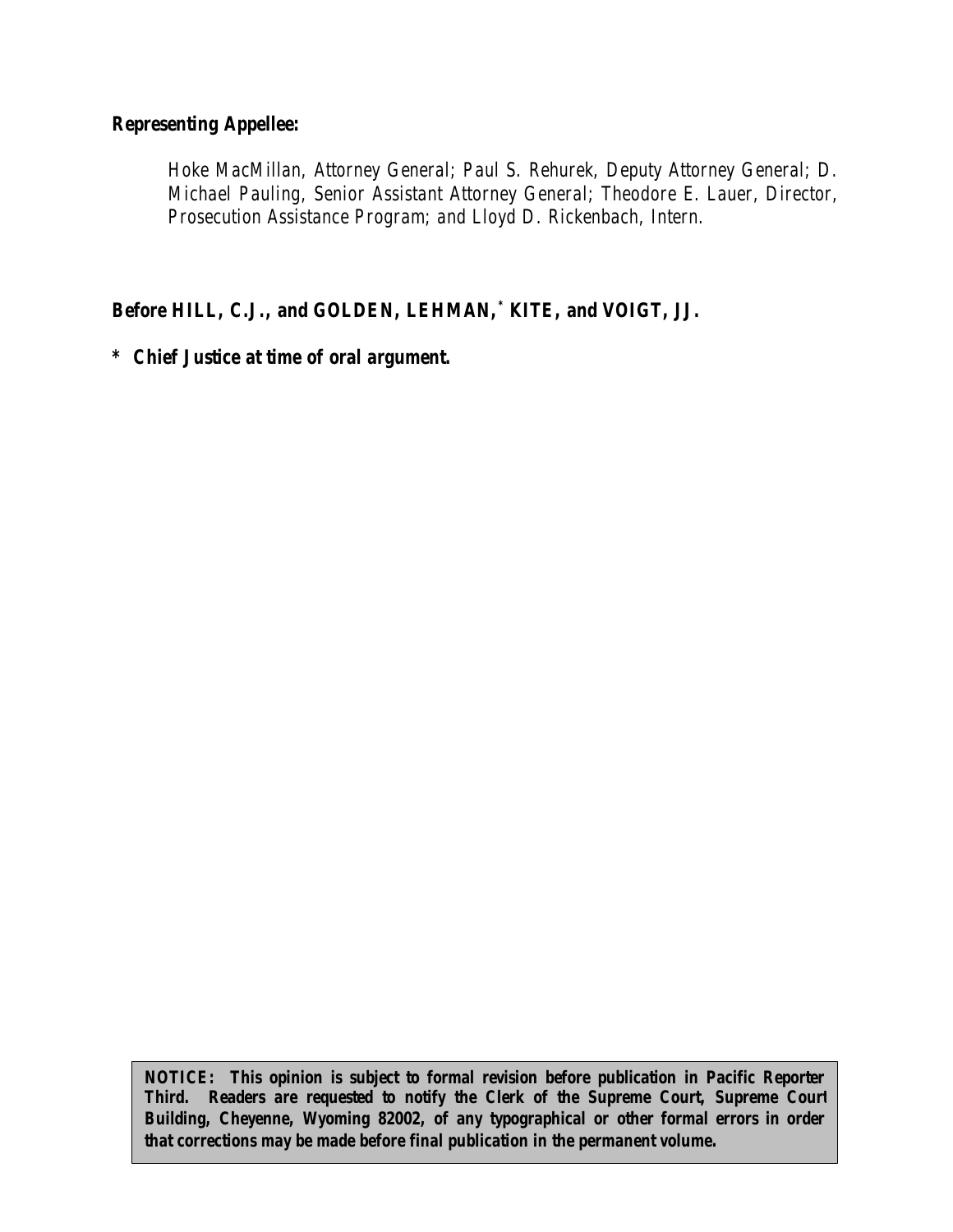### **VOIGT, Justice.**

[¶1] In 2001, Vincent Leroy Brown (Brown) and William Jeffery Doney (Doney) were arrested on probation revocation warrants. Brown first appeared before a judicial officer forty-eight days after the warrant was executed against him and Doney first appeared before a judicial officer eighteen days after the warrant was executed against him. In both appeals, we conclude that, based on the records before us, these delays were unnecessary and violated the W.R.Cr.P. 39(a)(2) requirement that a "probationer arrested on a warrant and taken into custody shall be taken before a judicial officer without unnecessary delay." To remedy this violation, we remand to the district court for modification of its sentencing orders to credit Brown and Doney for time served against their respective minimum and maximum sentences, beginning when each was arrested and ending the date each first appeared before a judicial officer.

#### **ISSUES**

[¶2] We rephrase the issues stated by Brown and Doney as follows:

1. Considering the circumstances of these particular appeals, was the W.R.Cr.P. 39(a)(2) requirement that "[a] probationer arrested on a warrant and taken into custody shall be taken before a judicial officer without unnecessary delay" violated?

2. If so, what constitutes an appropriate remedy?

## **FACTS**

### **BROWN**

[¶3] In 1998, Brown pled guilty to one count of burglary, a felony. The district court deferred acceptance of that plea pursuant to Wyo. Stat. Ann. § 7-13-301 (Lexis 1999), and conditionally placed him on probation for five years. In February 1999, Brown admitted to violating this probation. The district court revoked the probation, accepted Brown's guilty plea, and sentenced him to a three-to-five year prison term with a recommendation that he be placed at the Wyoming Conservation Camp. After Brown graduated from the Wyoming Conservation Camp, the district court suspended the balance of his sentence and conditionally placed him on supervised probation for three years.

[¶4] On September 26, 2000, the State petitioned the district court to revoke Brown's probation. That same day, the district court issued a warrant for Brown's arrest. The Fremont County sheriff's office arrested Brown on the warrant on January 26, 2001. In orders filed the same day, the district court appointed a public defender to represent Brown in the revocation proceeding and ordered Brown to appear on March 15, 2001, for a "hearing." Brown remained in jail.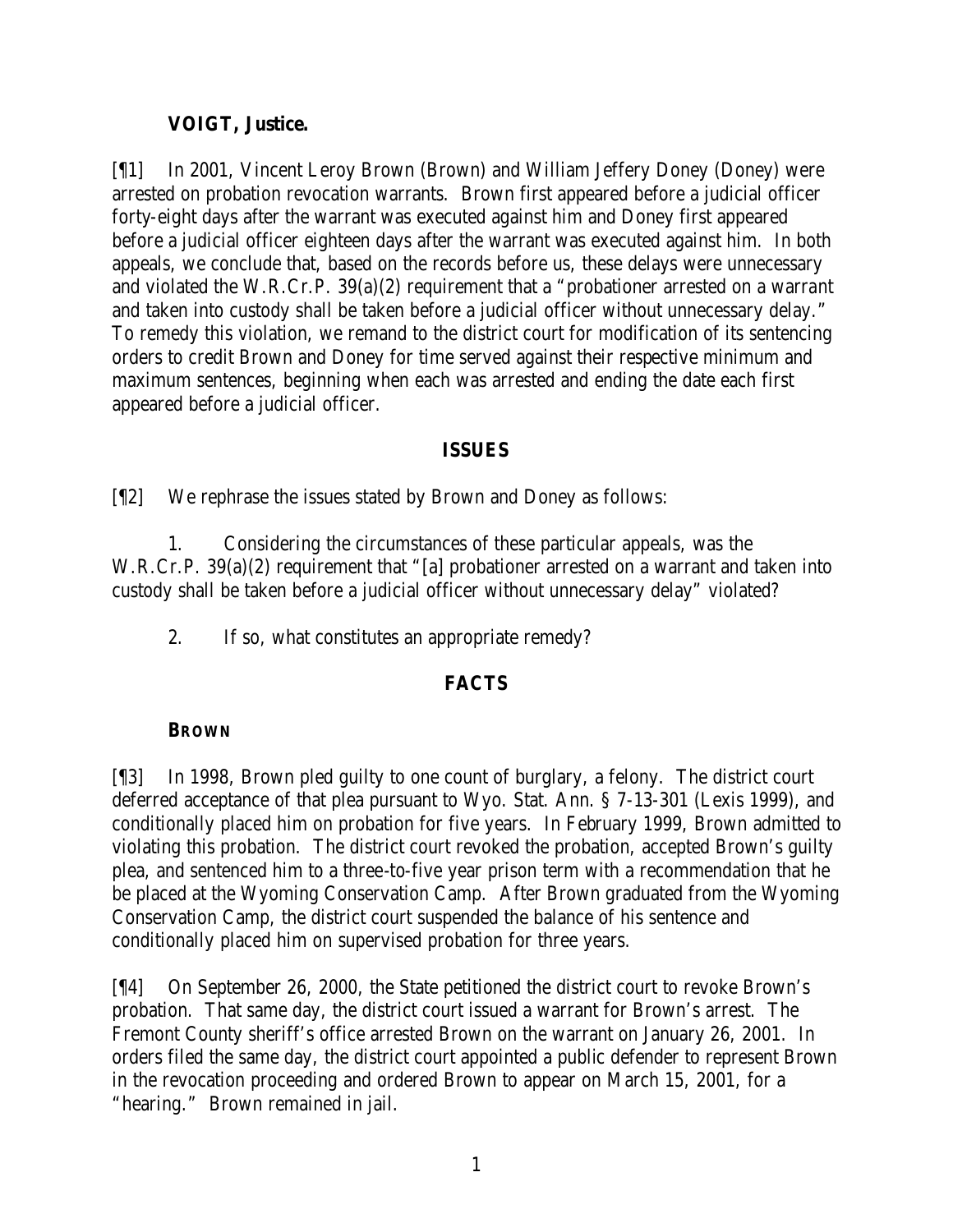[¶5] At the hearing on March 15, 2001, the district court advised Brown of the allegations contained in the revocation petition and of the items listed in W.R.Cr.P. 39(a)(3). The district court also informed Brown that since he was in custody, a revocation hearing "must be held within 15 days from today, unless for good cause these limits are extended by the Court." Brown then admitted to violating the terms of his probation. The district court revoked Brown's probation, imposed the three-to-five year prison term, suspended that sentence and ordered Brown to apply for placement at a community alternative center in Wyoming. Upon his successful completion of that program, the district court ordered that Brown again be conditionally placed on supervised probation for three years. The district court decided that Brown should not receive credit for the time he served between his January 26, 2001, arrest and the March 15, 2001, hearing.

#### **DONEY**

[¶6] In 1999, Doney pled guilty to one count of forgery, a felony. The district court sentenced Doney to a three-to-five year prison term, but suspended that sentence and conditionally placed him on supervised probation for three years. On February 2, 2001, the State petitioned the district court to revoke Doney's probation. The district court issued a warrant for Doney's arrest on February 2, 2001, and it appears that the Fremont County sheriff's office arrested Doney on the warrant that same day.<sup>1</sup> Doney filed a financial affidavit on February 5, 2001, and, in an order filed February 6, 2001, the district court appointed the public defender to represent him in the revocation proceeding.

[¶7] In an Order for Hearing also filed on February 6, 2001, the district court ordered Doney to appear for a "hearing" on February 20, 2001. At that hearing, the district court advised Doney of the allegations contained in the revocation petition and of the items listed in W.R.Cr.P. 39(a)(3). Doney then admitted to violating the terms of his probation. The district court revoked Doney's probation, again conditionally placed him on supervised probation for three years, and ordered that he successfully complete a community alternative center program. The district court decided that Doney would "not receive credit for the twenty-six (26) days pre-revocation incarceration."<sup>2</sup>

[¶8] Brown and Doney appeal from the orders imposing their respective probation revocation sentences, which appeals were consolidated for our review. The appellate

<sup>&</sup>lt;sup>1</sup> The return indicates that the Fremont County sheriff's office served the warrant on January 2, 2001. However, this appears to be a mistake. The State filed the revocation petition on February 2<sup>nd</sup>, the district court issued the arrest warrant on February  $2<sup>nd</sup>$ , and the arrest warrant is stamped "RECEIVED" by the sheriff's office on February  $2<sup>nd</sup>$ .

<sup>&</sup>lt;sup>2</sup> The State represented to the district court that Doney had "been in jail since January 26. I count 26 days of incarceration." For purposes of this appeal, it does not appear that Doney was arrested pursuant to a warrant until February 2, 2001.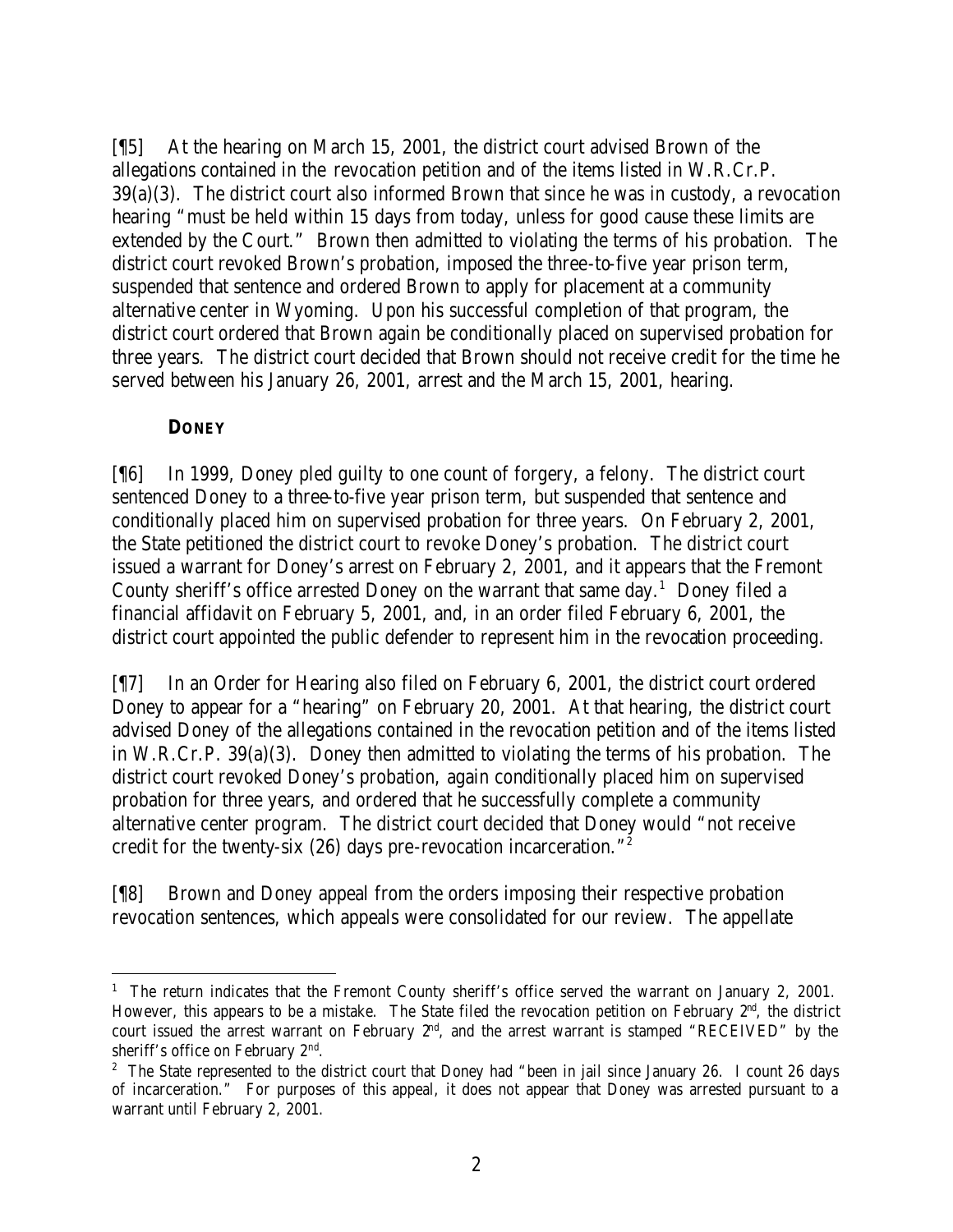issues raised by Brown and Doney involve questions of law, which we review *de novo*. *Worcester v. State*, 2001 WY 82, ¶ 13, 30 P.3d 47, 52 (Wyo. 2001).

### **DISCUSSION**

[¶9] Brown and Doney first argue that W.R.Cr.P. 39(a)(2) was violated in their cases because neither of them was taken before a judicial officer "without unnecessary delay" following their arrests on probation revocation warrants. To remedy this violation, Brown and Doney seek credit against their sentences for the time they remained incarcerated pending their appearances before a judicial officer. We find the analysis of this issue to be dispositive in both appeals, rendering additional arguments presented by both parties moot.

[¶10] However, we will briefly address the State's contention that Brown and Doney waived our consideration of the claimed W.R.Cr.P. 39(a)(2) violation because both admitted to violating the terms of their respective probations. To support this argument, the State cites to a single case for the general proposition that a "plea of guilty waives all nonjurisdictional defenses."<sup>3</sup> We decline to consider the merits of this argument, absent a more detailed analysis or citation to additional authority pertinent to the particular circumstances of the instant appeals.<sup>4</sup>

## **HISTORICAL CONTEXT OF W.R.Cr.P. 39**

[¶11] Prior to 1991, the criminal rule governing probation revocations provided:

The court shall not revoke probation except after a hearing at which the defendant shall be present and apprised of the grounds on which such action is proposed. The defendant may be admitted to bail pending such hearing.

W.R.Cr.P. 33(f) (1968). The 1991 criminal rules revision (effective March 24, 1992) created Rule 39 to govern probation revocations, which rule provided, in pertinent part:

> (a) Revocation of probation.—Proceedings for revocation of probation shall be initiated by a petition for revocation filed by the attorney for the state, setting forth the conditions of probation which are alleged to have been violated by the probationer and the facts establishing the violation.

<sup>3</sup> *See Smith v. State*, 871 P.2d 186 (Wyo. 1994).

<sup>&</sup>lt;sup>4</sup> Indeed, the State concedes that "if Appellants were entitled to credit against their sentences based simply upon the fact of their prehearing detention, their admissions would not foreclose challenge to a denial of that credit."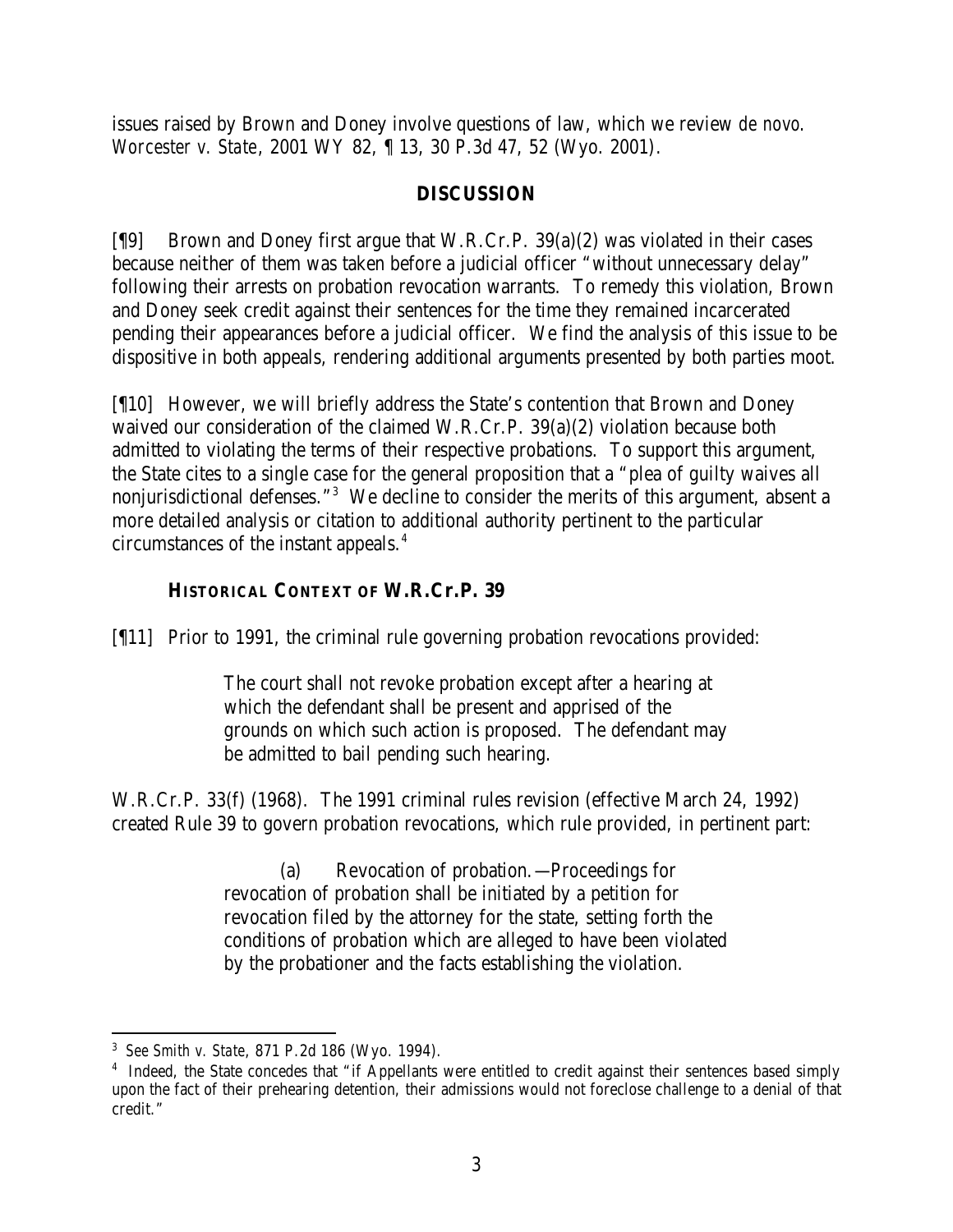(1) Process.—If it appears from a verified petition to revoke probation, or from an affidavit or affidavits filed with the petition, that there is probable cause to believe the probationer violated the terms of probation, the court shall order the probationer to appear before the court on a date and time stated to answer to the allegations in the petition. Upon the written request of the attorney for the state demonstrating good cause therefor, the court may issue a warrant for the probationer. A copy of the petition for revocation shall be served upon the probationer along with the order to appear or warrant.

(2) Appearance.—A probationer arrested on a warrant and taken into custody shall be taken before a judicial officer without unnecessary delay, but in any event within 48 hours of arrest.

(3) Advice to Probationer.—At the probationer's first appearance before the court, the court shall advise the probationer of the allegations of the petition for revocation and of the contents of any affidavits and shall further advise the probationer:

> (A) Of the probationer's right to retain counsel and, where applicable, the right to appointed counsel;

(B) That the probationer is not required to make a statement and that any statement made could be used against the probationer;

(C) Of the right to a hearing before a judge without a jury;

(D) Of the state's burden of proof;

(E) Of the probationer's right to confront adverse witnesses, to call other witnesses and have court process to obtain the testimony of reluctant witnesses and to present other evidence at the hearing; and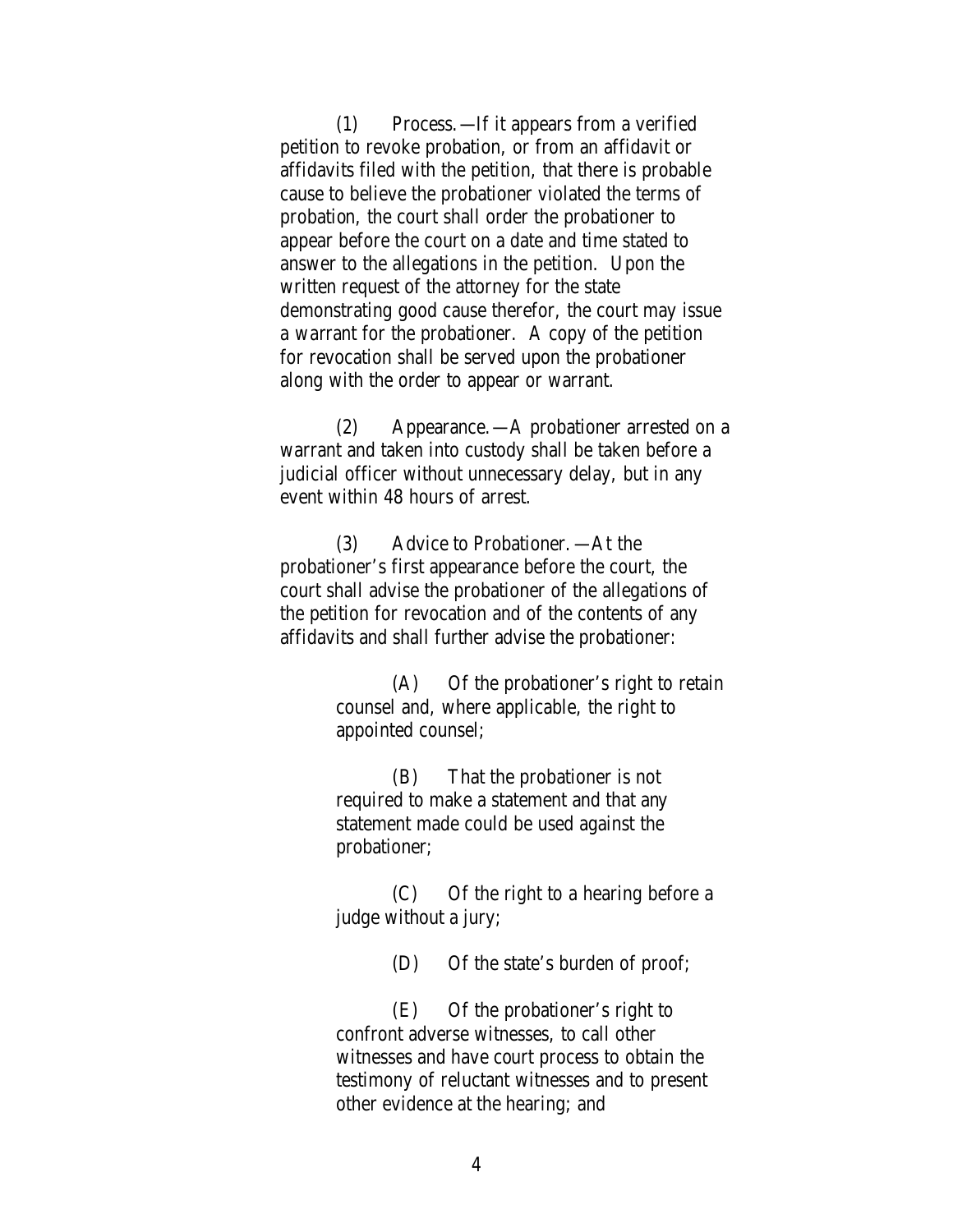(F) If the probationer is in custody, of the general circumstances under which release may be secured pending a hearing.

 $[(4)]$  Plea. —The probationer shall be given a copy of the petition for revocation of probation before being called upon to plead. The probationer shall be called upon to admit or deny the allegations of the petition for revocation. If the probationer admits the allegations of the petition, the court may proceed immediately to disposition, or may set a future date for disposition. If the petitioner denies the allegations of the petition, or declines to admit or deny, the court shall set the matter for hearing.

> (A) If further proceedings are to follow the first appearance, the court may commit or release the probationer as provided in Rule 46.2.

(B) A hearing on the petition shall be held within the following time limits:

> (i) If the probationer is in custody because of the probation revocation proceedings, a hearing upon a petition for revocation of probation shall be held within 15 days after the probationer's first appearance before the court following the filing of the petition. If the probationer is not in custody because of the probation revocation proceedings, a hearing upon the petition shall be held within 30 days after the probationer's first appearance following the filing of the petition. For good cause the time limits may be extended by the court.

(ii) Where it appears that the alleged violation of conditions of probation consists of an offense with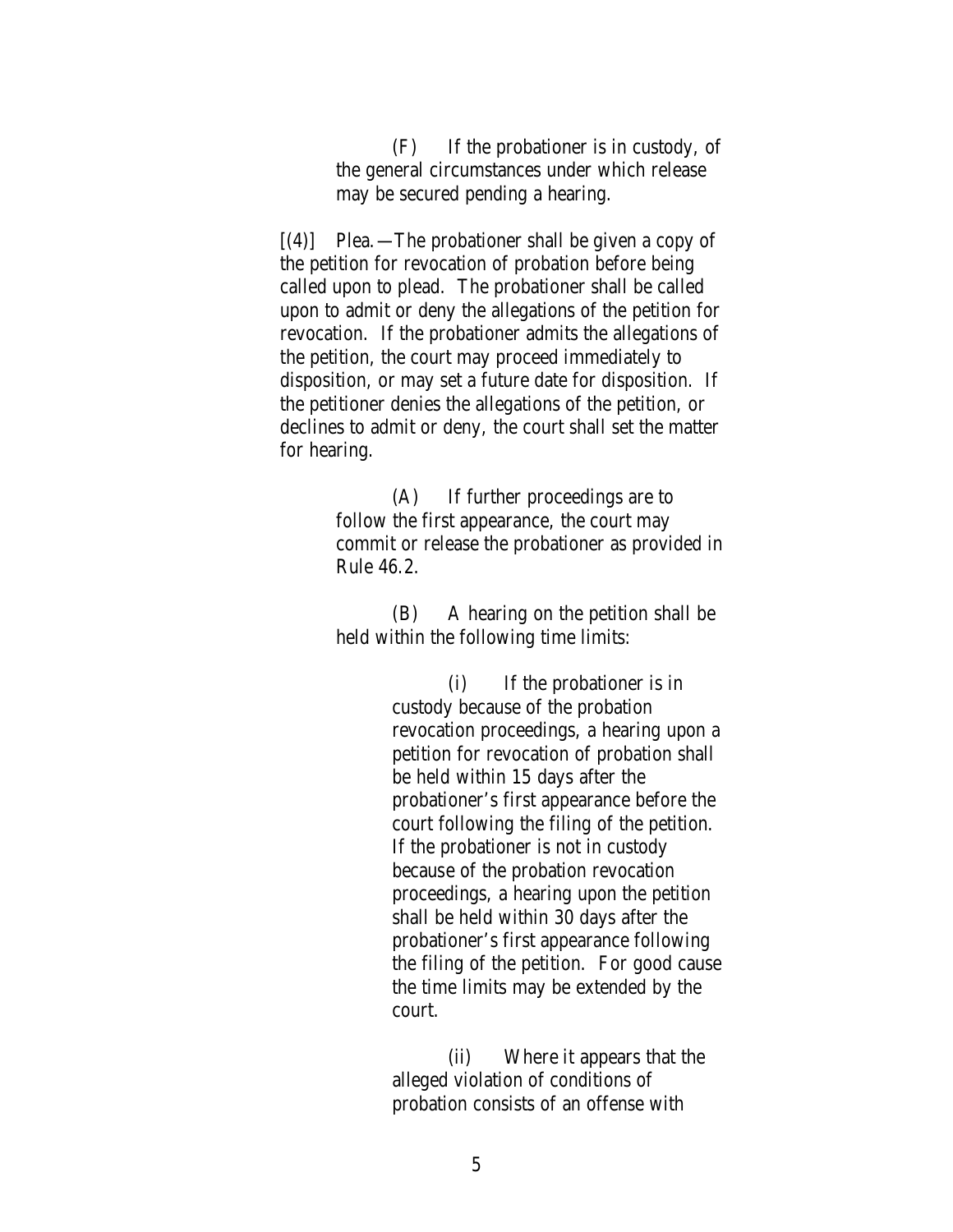which the probationer is charged in a criminal proceeding then pending, the court may continue the probation revocation proceedings until the termination of the criminal proceeding if the probationer consents, or regardless of consent, if the probationer is not in custody because of the probation revocation proceedings.

[(5)] Hearing.—At the hearing upon the petition for revocation of probation, the state must establish the violation of the conditions of probation alleged in the petition by a preponderance of the evidence.

> (A) The probationer shall have the right to appear in person and by counsel, and to confront and examine adverse witnesses.

(B) The Wyoming Rules of Evidence shall apply to the adjudicative phase of probation revocation hearings, but not to the dispositional stage.

[(6)] Findings.—If the court finds a violation of conditions of probation and revokes probation, it shall enter an order reciting the violation and the disposition.

W.R.Cr.P. 39 (effective March 24, 1992).

[¶12] We noted in *Cooney v. White*, 845 P.2d 353, 366 n.18 (Wyo. 1992), *cert. denied*, 510 U.S. 813 (1993) that

> W.R.Cr.P. 39 (effective March 24, 1992) in rewriting the prior judicial probation revocation rule, W.R.Cr.P. 33(f), recognized in specific provisions the due process concerns created by the *Cooney* litigation. The rule includes an alternative process of an order to appear instead of a bench warrant and arrest. The rule then requires that if arrested, the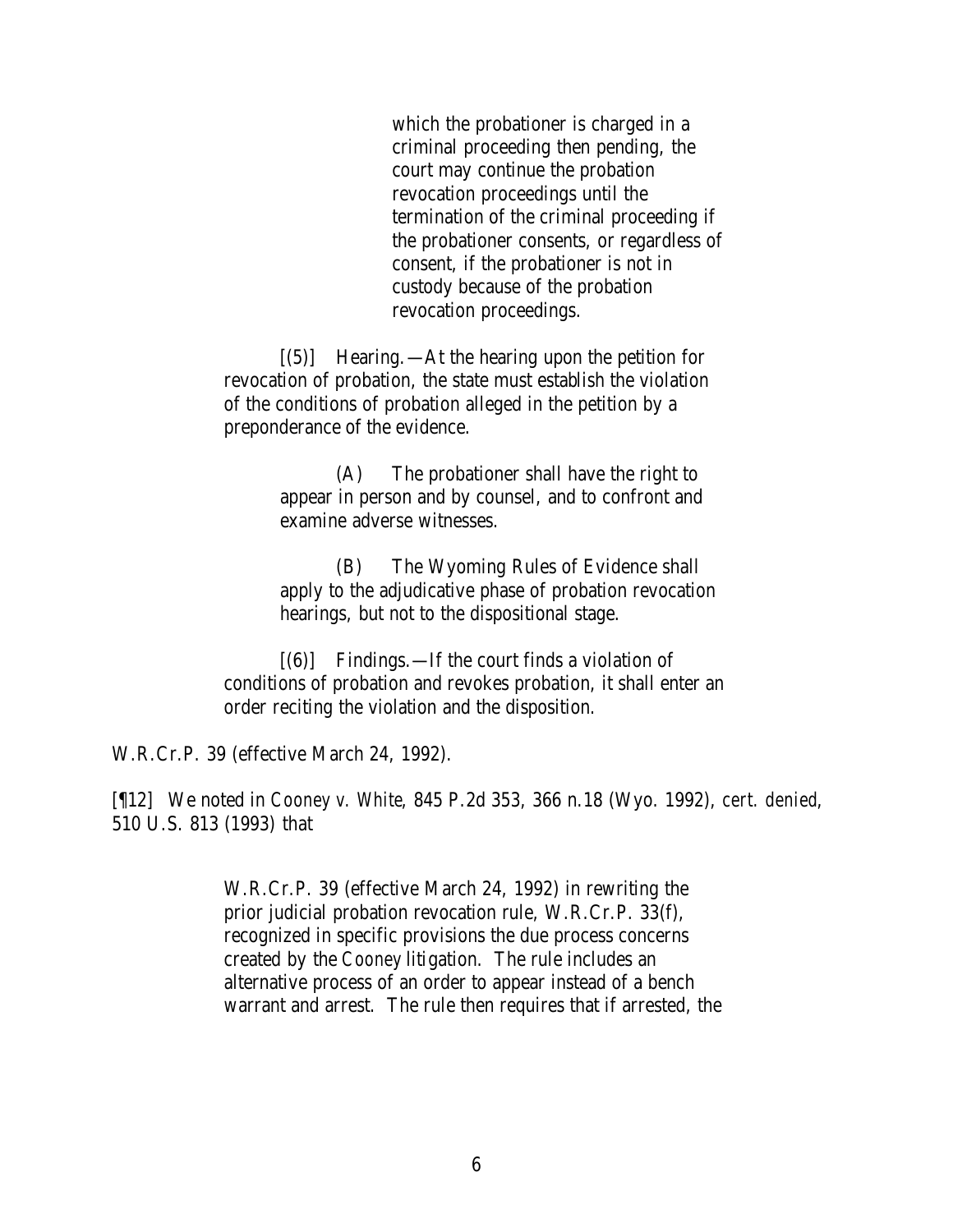individual is given the right to a mandatory forty-eight hour judicial appearance.<sup>[5]</sup>

At issue in *Cooney* was what immunity a prosecutor was entitled to receive based on the following facts, which facts also reveal the referenced "due process concerns:"

> Chris J. White, assistant prosecuting attorney (prosecutor) in Park County, Wyoming, directed a probation officer, resident in Evanston, Uinta County, Wyoming, to prepare a false and perjured petition for revocation of probation against Thomas Russell Cooney. Cooney was working in the oil patch at Bairoil, Wyoming, a corner of Sweetwater County, Wyoming, which is an area under the supervision of the parole office in Rawlins, Carbon County, Wyoming. The prosecutor, knowing that revocation was improper and that the form which he, as deputy county attorney (county official), had directed the probation officer (state official) to prepare was untrue, arranged for the form to be filed in the district court. Based upon this false complaint, the prosecutor secured the issuance of a bench warrant resulting in the incarceration of Cooney for thirty-eight days without opportunity to post bail, be arraigned, secure the assistance of counsel or to obtain any hearing.

*Id.* at 355.

[¶13] The 1991 revision, and subsequent amendments, apparently incorporated procedures designed to meet the federal due process requirements established by *Gagnon v. Scarpelli*, 411 U.S. 778, 93 S.Ct. 1756, 36 L.Ed.2d 656 (1973) and *Morrissey v. Brewer*, 408 U.S. 471, 92 S.Ct. 2593, 33 L.Ed.2d 484 (1972), as well as other requirements established under Wyoming law. *See, e.g., Pearl v. State*, 996 P.2d 688 (Wyo. 2000) (right to counsel, state constitution); *Mapp v. State*, 929 P.2d 1222 (Wyo. 1996) (due process requirements); *Gailey v. State*, 882 P.2d 888 (Wyo. 1994) (probation revocation procedure and due process requirements); *Reese v. State*, 866 P.2d 82 (Wyo. 1993) (right to a speedy hearing, state constitution); *Krow v. State*, 840 P.2d 261 (Wyo. 1992) (due process rights

 $5\,$  In 1993, the 1991 version of W.R.Cr.P. 39(a)(2) was amended, deleting ", but in any event within 48 hours of arrest."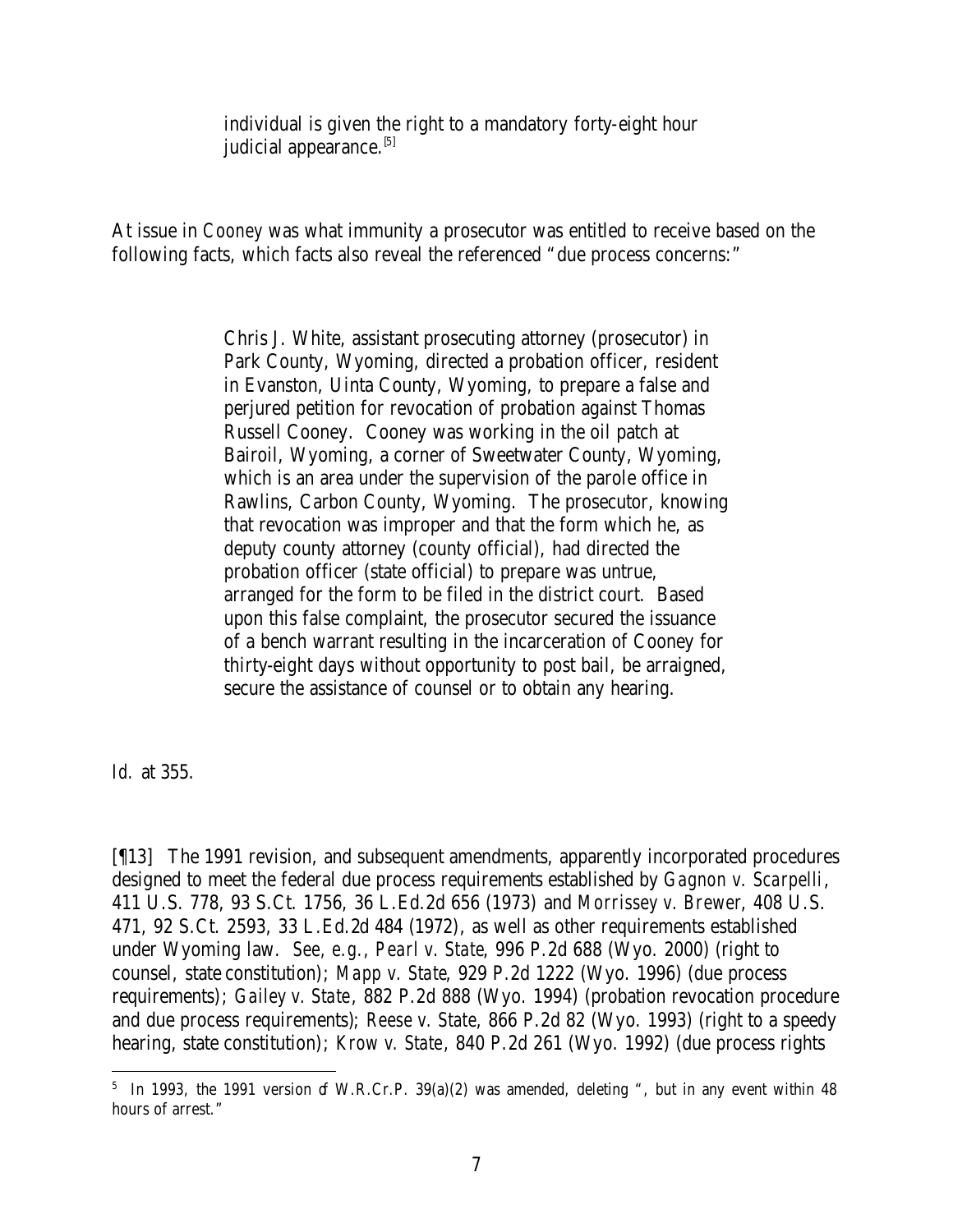requirements); *Wlodarczyk v. State*, 836 P.2d 279 (Wyo. 1992), *overruled on other grounds by Daugherty v. State*, 2002 WY 52, 44 P.3d 28 (Wyo. 2002) (due process requirements and judicial function); *Swackhammer v. State*, 808 P.2d 219 (Wyo. 1991) (due process requirements generally and preliminary hearing requirement satisfied by probable cause determination in issuing arrest warrant); *Mason v. State*, 631 P.2d 1051 (Wyo. 1981) (due process requirements); *Weisser v. State*, 600 P.2d 1320 (Wyo. 1979) (due process requirements generally and preliminary hearing); and *Knobel v. State*, 576 P.2d 941 (Wyo. 1978).

#### **APPLICATION OF W.R.Cr.P. 39(a)(2)**

[ $[14]$  The version of W.R.Cr.P. 39(a)(2) applicable to the instant appeals states that a "probationer arrested on a warrant and taken into custody shall be taken before a judicial officer without unnecessary delay." W.R.Cr.P. 39(a)(2) (effective until September 1, 2001) (Rule 39). We have said that the phrase "without unnecessary delay" contained in  $W.R.Cr.P. 5(a)$  is

> not subject to precise definition, nor does it call for mechanical obedience. Application of the limits of the term is dependent upon both the facts and circumstances of the particular case, viewed in light of the purpose of the rule.

*Cherniwchan v. State*, 594 P.2d 464, 466 (Wyo. 1979). It is evident from the plain language of Rule 39(a)(2), and its historical context, that one purpose of the rule is to prevent the "unnecessary" restraint of a probationer's personal liberty between the time he is arrested on a probation revocation warrant and his subsequent appearance before a judicial officer of the court from which the warrant was issued. We note also that a timely appearance is integral to ensuring that a probationer is advised of, and promptly receives consideration regarding, the items listed in Rule 39(a)(3). This is especially true concerning a probationer's right to a "speedy disposition of the charges against him" because Rule 39(a)(4)(B) requires that if "the probationer is in custody because of the probation revocation proceedings, a hearing upon a petition for revocation of probation shall be held within 15 days after the probationer's *first appearance before the court following the filing of the petition*." (Emphasis added.) *See also Reese*, 866 P.2d at 84.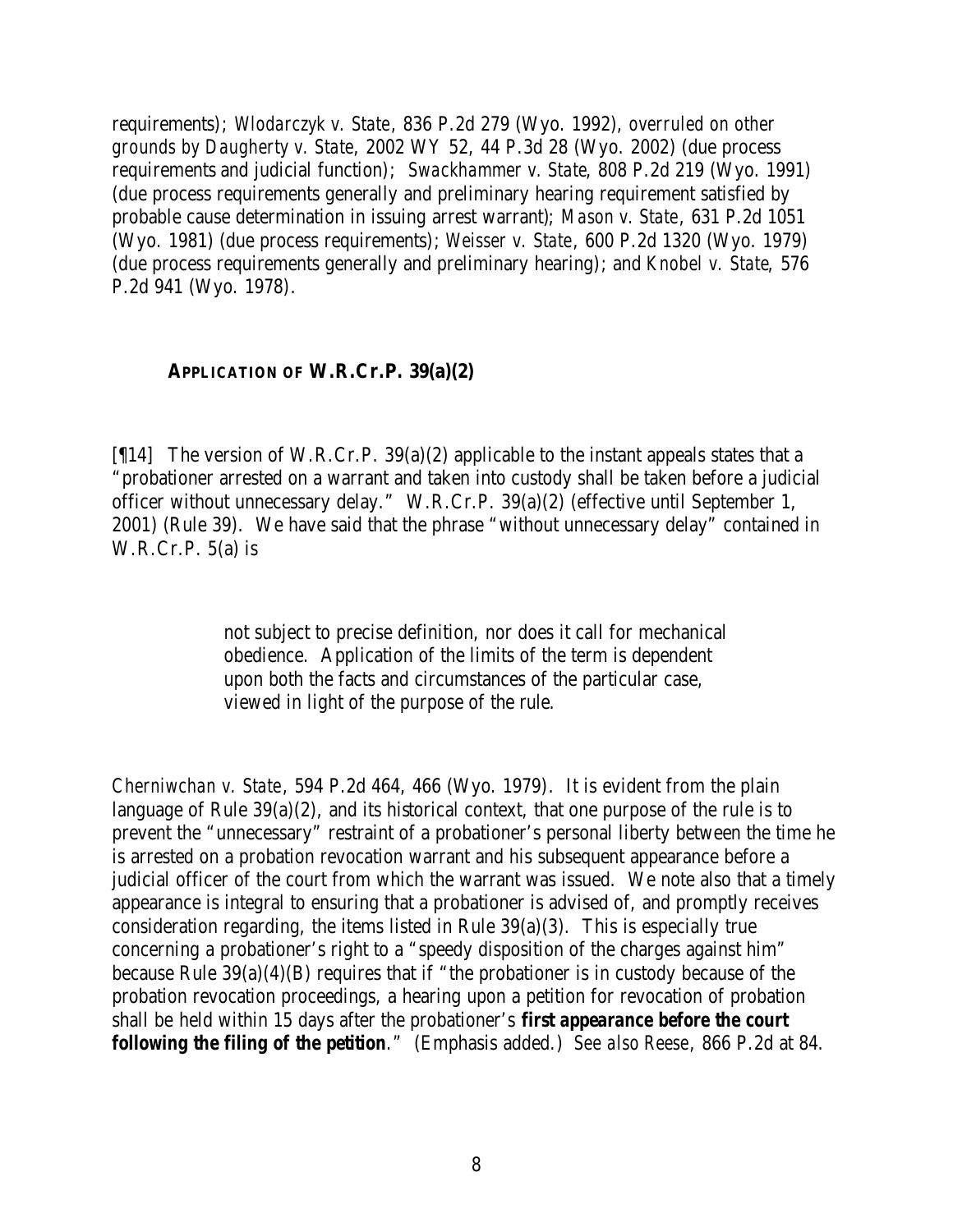[¶15] Viewing the facts and circumstances of Brown's and Doney's appeals in light of this purpose, we conclude that Rule  $39(a)(2)$  was violated.<sup>6</sup> The probation revocation arrest warrant was executed on Brown on January 26, 2001, and, according to the record before us, he remained incarcerated until his next appearance before the district court, that being the March 15, 2001, hearing. The probation revocation arrest warrant was executed on Doney on February 2, 2001, and, according to the record before us, he remained incarcerated until his next appearance before the district court, that being the February 20, 2001, hearing. The record does not reference any other instance that Brown or Doney appeared before a judicial officer, and the district court did not provide for bond on the face of either arrest warrant.

[ $[16]$  Given the substantial length<sup>7</sup> of these delays, forty-eight and eighteen days, respectively, we are unable to discern any justification in the record to support their "necessity," even allowing for some reasonable delay due to docket management or the logistics inherent in the arrest and judicial processes. Both probation revocation arrest warrants were executed in Fremont County, the county in which the district court sits, not another jurisdiction, and Brown and Doney were arrested exclusively on the probation revocation warrants, not for any other purpose. The record contains no evidence that the district court's schedule necessitated the delays, although it is difficult to conceive of a scheduling difficulty that would necessitate forty-eight or eighteen days in taking a probationer before a judicial officer for what typically amounts to a brief first appearance.<sup>8</sup> The fact that the district court set Doney's hearing nearly three weeks earlier than Brown's, although Brown was arrested prior to Doney, certainly would undermine such a contention in the instant appeals. The record contains no evidence that the delays were attributable to either Brown or Doney. Accordingly, we can conclude only that the delays were unnecessary and violated Rule 39(a)(2).

 $6$  The State appears to concede that Rule 39(a)(2) was violated in the following statement in its appellate brief: "While the court's failure to comply with Rule 39(a)(2) is not excused by Appellants' inaction, at the same time Appellants should not add their own inaction to that of the court and expect to profit thereby."

<sup>&</sup>lt;sup>7</sup> For context purposes only, and noting the absence in the record of any apparent "necessity" for these delays, the delays exceeded the fifteen days within which to hold a probation revocation hearing for a probationer in custody pursuant to Rule  $39(a)(4)(B)(i)$ , the ten days within which to hold a preliminary examination for a defendant in custody pursuant to W.R.Cr.P. 5(c), and although Brown remained in custody, the delay in his case exceeded the thirty days within which to hold a probation revocation hearing for a probationer not in custody pursuant to Rule  $39(a)(4)(B)(i)$ , and the twenty days within which to hold a preliminary examination for a defendant in custody pursuant to W.R.Cr.P. 5(c).

<sup>&</sup>lt;sup>8</sup> At Doney's February 20, 2001, hearing, it took the district court twenty-eight minutes to address Doney, advise Doney of the allegations contained in the revocation petition and in accordance with Rule 39(a)(3), receive and establish a factual basis for Doney's admission of the petitioner's allegations, revoke Doney's probation, hear sentencing recommendations and arguments from the State, Doney's counsel, Doney, and Doney's probation officer, and sentence Doney. At Brown's March 15, 2001, hearing, it took the district court twenty-one minutes to complete these same tasks.